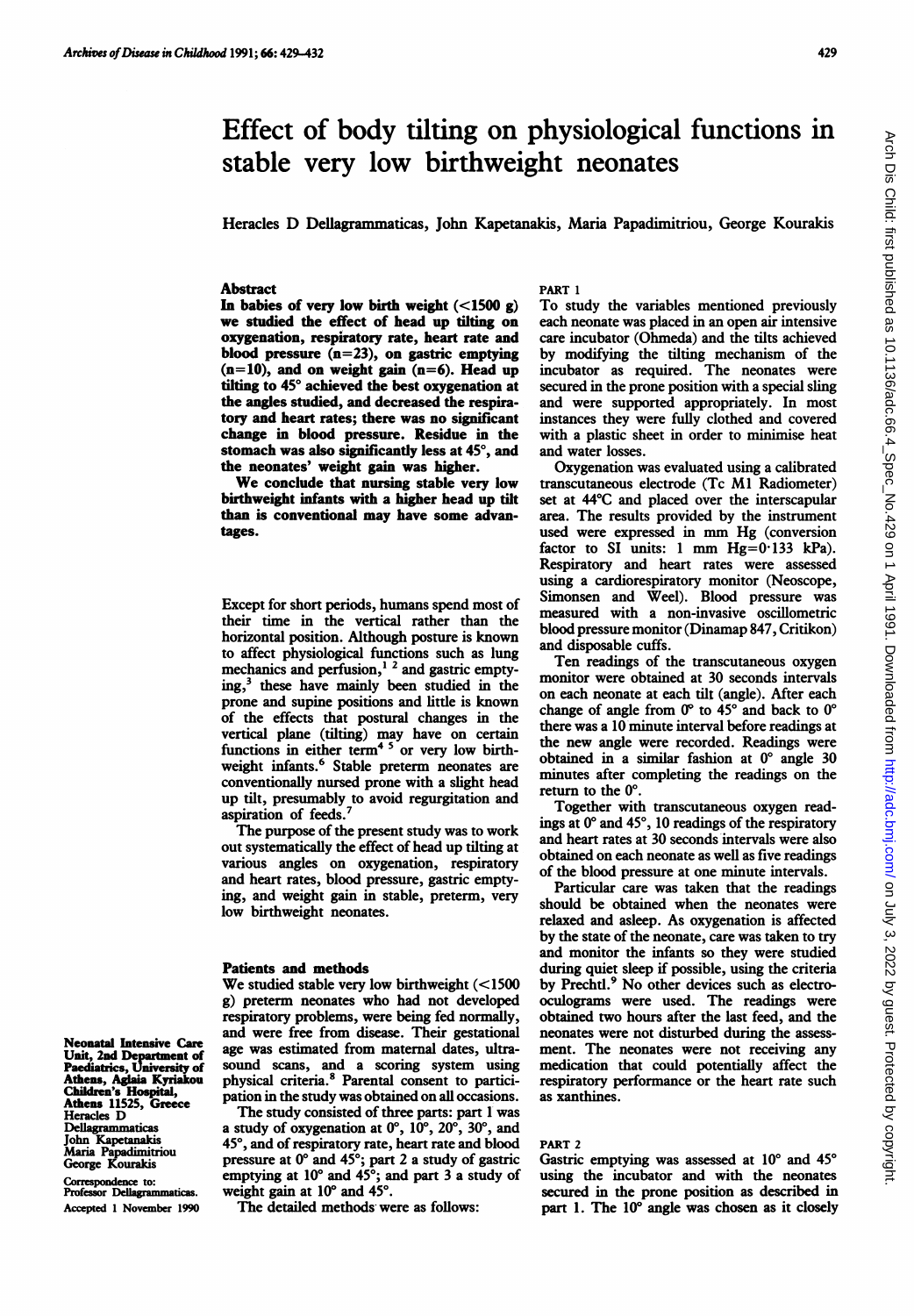corresponded to the head up tilt used after <sup>a</sup> feed in many neonatal units. The gastric emptying was assessed by estimating the residue in the stomach 30 minutes after the standard meal and the dilutional method described in detail by Yu.3 To estimate the stomach residue the concentration of phenol red used as a marker was measured spectrophotometrically in the stomach aspirates by a technician in the hospital laboratory who was not otherwise taking part in the study. Each infant studied was given the test meal first at the  $10^{\circ}$  and then at the  $45^{\circ}$  angle on the 10th day of life.

#### PART <sup>3</sup>

The effect of head tilting on weight gain was assessed at 10° and 45°. Weekly weight gain was assessed during the third, fourth, and fifth weeks of life, by which time the neonates had established a steady weight gain. They were fed on a special preterm formula (Alprem, Nestle) and received 180 ml/kg/day. They were nursed in the same way as those in part <sup>1</sup> and were continuously kept at either 10° or 45° for each of the study weeks. Two sequences were followed in order to have a crossover design. A: third week=10 $^{\circ}$ , fourth week=45 $^{\circ}$ , and fifth week=  $10^{\circ}$ ; and B: third week=45 $^{\circ}$ , fourth week= $10^{\circ}$ , and fifth week=45°.

## **Results**

Because of technical problems the study was conducted during different periods of time, which resulted in different neonates being included in the three parts of the study.

#### PART <sup>1</sup>

Twenty three neonates were included in this part of the study. Median birth weight was 1350 g (range 800-1490), median gestational age 30 weeks (range 26-34) and male to female ratio 1-5:1. From the analysis of the recordings of transcutaneous oxygen tension, heart rate, respiratory rate, and blood pressure there was no obvious trend of values for any of these variables in any neonate within each set of values for a given tilt. It was therefore thought to be statistically acceptable to average the set of values obtained for each variable from each neonate for each angle (table 1). The results for the group as a whole for each variable for each tilt were expressed as mean (SD).

In all neonates oxygenation improved as the angle of the tilt increased from  $0^{\circ}$  to 45°; for each neonate the best oxygenation was achieved at 45°. The difference in oxygenation (expressed as difference between means) for the group at all tilts, taking as the point of reference the mean oxygenation (0 difference) at the  $0^{\circ}$  angle, is shown in the figure. The difference between the mean transcutaneous oxygen tension at  $0^{\circ}$  and  $45^{\circ}$  was 13.5 mm Hg (95% confidence interval (CI)  $11·4$  to  $15·7$  mm Hg;  $p<0·01$  by paired Student's  $t$  test) (figure).

The respiratory rates and heart rates consistently decreased in all neonates when the angle of tilt increased from  $0^{\circ}$  to 45°; there were no significant or consistent changes in blood pressure (table 1). The changes in respiratory and heart rates of the group were significant using a paired t test. Means and 95% CI were 8.4 (95% CI 6.8 to 10.0) and 4.17 (96% CI 3.2 to 5.2), respectively  $(p<0.01)$ .

## PART <sup>2</sup>

The gastric residue at 30 minutes was assessed in 10 neonates. Median birth weight was 1405 g (range 800-1490), median gestational age 31 weeks (range 27-34) and male to female ratio  $2.3:1$ . In all neonates there was a consistent

Table I part I Oxygenation, respiratory rate, heart rate and blood pressure (expressed as mean value of the 10 readingsltilt) for each of the 23 neonates studied in

| Case<br>No   | Oxygenation (mm $Hg$ )* |               |               |                   |               |                   |                   | Respiratory rate |               | Heart rate     |                | <b>Blood</b> pressure |                    |               |                   |
|--------------|-------------------------|---------------|---------------|-------------------|---------------|-------------------|-------------------|------------------|---------------|----------------|----------------|-----------------------|--------------------|---------------|-------------------|
|              | œ                       | $10^{\circ}$  | $20^{\circ}$  | $30^{\circ}$      | $45^\circ$    | o                 | o                 | o                | $45^\circ$    | œ              | $45^\circ$     | o                     |                    | $45^\circ$    |                   |
|              |                         |               |               |                   |               |                   |                   |                  |               |                |                | Systolic              | Diastolic Systolic |               | Diastolic         |
|              | 60.6                    | 67.4          | $68 - 1$      | 69.4              | 70∙9          | 67.0              | 64.7              | 49.1             | 43.4          | 153.8          | 148.6          | $70-0$                | 46.4               | 63.6          | 38.6              |
| 2            | 56.9                    | 63.1          | 67.7          | $71 - 0$          | 71.8          | 69.1              | 64.1              | 51.7             | $39 - 7$      | $141-1$        | 136.9          | 64.6                  | 36.8               | 65.6          | $33 - 4$          |
| 3            | 68.4                    | 70.6          | 73.7          | 74.0              | 74.3          | 71.0              | 59.3              | 52.8             | 39.5          | $144 - 4$      | 144.1          | $71 - 2$              | 38.6               | 68.8          | 38.6              |
|              | 53.9                    | $55 - 4$      | $61-1$        | 62.3              | $63 - 7$      | 61.9              | 54.2              | 55.0             | 46.3          | 156.0          | 155.9          | 64.4                  | 32.2               | 64.4          | 33.4              |
| 5            | $52 - 1$                | 61.9          | 65.0          | 70.5              | 72.7          | $68 - 7$          | 56.0              | 45.6             | 42.5          | 150.0          | 146∙3          | 65.8                  | 34.6               | 64.6          | 36.4              |
| 6            | 53.8                    | 54.5          | 55.2          | 55.9              | 62.9          | 58.5              | $53 - 4$          | 49.1             | 41.1          | $153 - 2$      | 145.2          | 64.6                  | 32.4               | 63.8          | 34.6              |
| 7            | 68.6                    | 76∙0          | 77.3          | 78.2              | $82 - 5$      | $73 - 2$          | 63.2              | $53 - 1$         | 44.0          | $147 - 1$      | 146.3          | $57 - 6$              | 28.6               | 58.0          | 25.8              |
| 8            | 58.1                    | $62 - 2$      | 64.3          | $66 - 1$          | 68.5          | 66.3              | $59 - 1$          | 44.8             | 40.1          | $151 - 7$      | 149.0          | 58.8                  | $31 - 2$           | 61.6          | $31 - 2$          |
| 9            | $57 - 2$                | 61.6          | 62.9          | 67.6              | 73.0          | 69.0              | 54.9              | 49.7             | 38.3          | 148.6          | 144.0          | 57.8                  | $31 - 4$           | 56.0          | 30.2              |
| 10           | 54.2                    | $62 - 2$      | 66.8          | 68.5              | $72 - 7$      | $66 - 7$          | 54.8              | 55.0             | 38.2          | $155 - 7$      | $151-1$        | 59.0                  | 30.6               | 60.8          | 29.8              |
| 11           | 53.7                    | $63 - 2$      | 65.0          | 67.0              | 69.5          | 62.1              | $55 - 7$          | $49 - 1$         | 38.2          | 154.7          | 145.6          | 64.0                  | 39.8               | $65 - 4$      | $37 - 2$          |
| 12           | 53.7                    | $59 - 1$      | $61 - 7$      | 64.5              | 66.6          | 64.3              | 55.0              | 50.8             | 38.5          | 154.1          | 150.9          | 59.2                  | 30.4               | $58 - 4$      | 28.0              |
| 13           | $58 - 6$                | 68.7          | 76-7          | 80.3              | 81.8          | $68 - 4$          | $58 - 4$          | 41.4             | 40.4          | 152.5          | 149.0          | 60.0                  | $35 - 8$           | 59.8          | 34.6              |
| 14           | 77.0                    | 78.5          | $80 - 7$      | 82.9              | $83 - 8$      | 78.3              | 73.4              | 52.7             | 41.9          | 148·1          | 141.5          | 60.8                  | $31 - 4$           | 63.6          | 32.6              |
| 15           | $52 - 4$                | $57 - 4$      | 63.5          | $68 - 7$          | $71 - 1$      | $63 - 7$          | $52 - 4$          | 48.8             | 43.8          | 150.8          | 146.2          | 64.4                  | $32 - 8$           | $63 - 4$      | 34.0              |
| 16           | 56∙1                    | $61 - 0$      | $62 - 3$      | 73.0              | 76.1          | $68 - 7$          | 59.8              | 50.4             | 43.2          | 141.5          | 141.9          | 63.4                  | 30.0               | 63.6          | 30.8              |
| 17           | 73.1                    | 74.3          | 76.6          | 78.5              | 79∙6          | 74.2              | 73.2              | 45.3             | 41.0          | 147.0          | 140.0          | 63.6                  | 30.6               | 63.8          | 32.4              |
| 18           | $71 - 8$                | 73.3          | $75 - 8$      | 82.5              | $84 - 4$      | 72.3              | 71.6              | 50.2             | 40.1          | 147.3          | 140-5          | 64.6                  | $31 - 8$           | 63.8          | $31 - 6$          |
| 19           | $70 - 4$                | 72.2          | 75.6          | 78.8              | $80 - 7$      | 71.2              | 69.9              | $50 - 4$         | 43.9          | $153 - 2$      | 149.1          | 66.2                  | $30 - 0$           | 66.0          | 34.0              |
| 20           | $78 - 4$                | 79.8          | 80.1          | $80 - 4$          | $85 - 6$      | 79.3              | 76.7              | 55.1             | 45.5          | $137 - 2$      | 133.6          | 65.8                  | 36.0               | 65.8          | 33.0              |
| 21           | 65.9                    | $73 - 1$      | $75 - 3$      | 78.3              | 83.2          | $71 - 1$          | 66.5              | 49∙0             | $38 - 0$      | 149.0          | 146.4          | 69.0                  | 39.8               | 68.6          | 39.0              |
| 22           | 72.0                    | $80-7$        | $81 - 7$      | $82 - 7$          | 85.6          | 72.7              | $71 - 8$          | 50.3             | 42.1          | 142.8          | 138.2          | 66.2                  | $38 - 0$           | 65.2          | 33.6              |
| 23           | 59.7                    | 66.2          | 69.0          | 72.6              | 76.6          | 63.2              | 60.8              | $50 - 6$         | 46.9          | 149.3          | 146.9          | 64.4                  | 33.0               | $62 - 4$      | 31.2              |
| Mean<br>(SD) | 62.0<br>(8.4)           | 67.0<br>(7.6) | 69.8<br>(7.2) | $72 - 7$<br>(7.1) | 75.5<br>(6.8) | $68 - 7$<br>(5.0) | $62 - 1$<br>(7.3) | 49.9<br>(3.2)    | 41.6<br>(2.6) | 149.2<br>(4.7) | 145.0<br>(4.5) | 63.7<br>(3.6)         | 34.0<br>(4.2)      | 63.3<br>(3.0) | $33 - 2$<br>(3.2) |

Arch Dis Child: first published as 10.11196/adc.66.4\_Spec\_No.429 on 1 April 1991. Downloaded from http://adc.bmj.com/ on July 3, 2022 by guest. Protected by copyright Arch Dis Child: first published as 10.1136/adc.66.4\_Spec\_No.429 on 1 April 1991. Downloaded from loaded from Arch Dis Copyright. Protected by copyright.

\*Conversion factor to SI units: <sup>1</sup> mm Hg=0-133 kPa.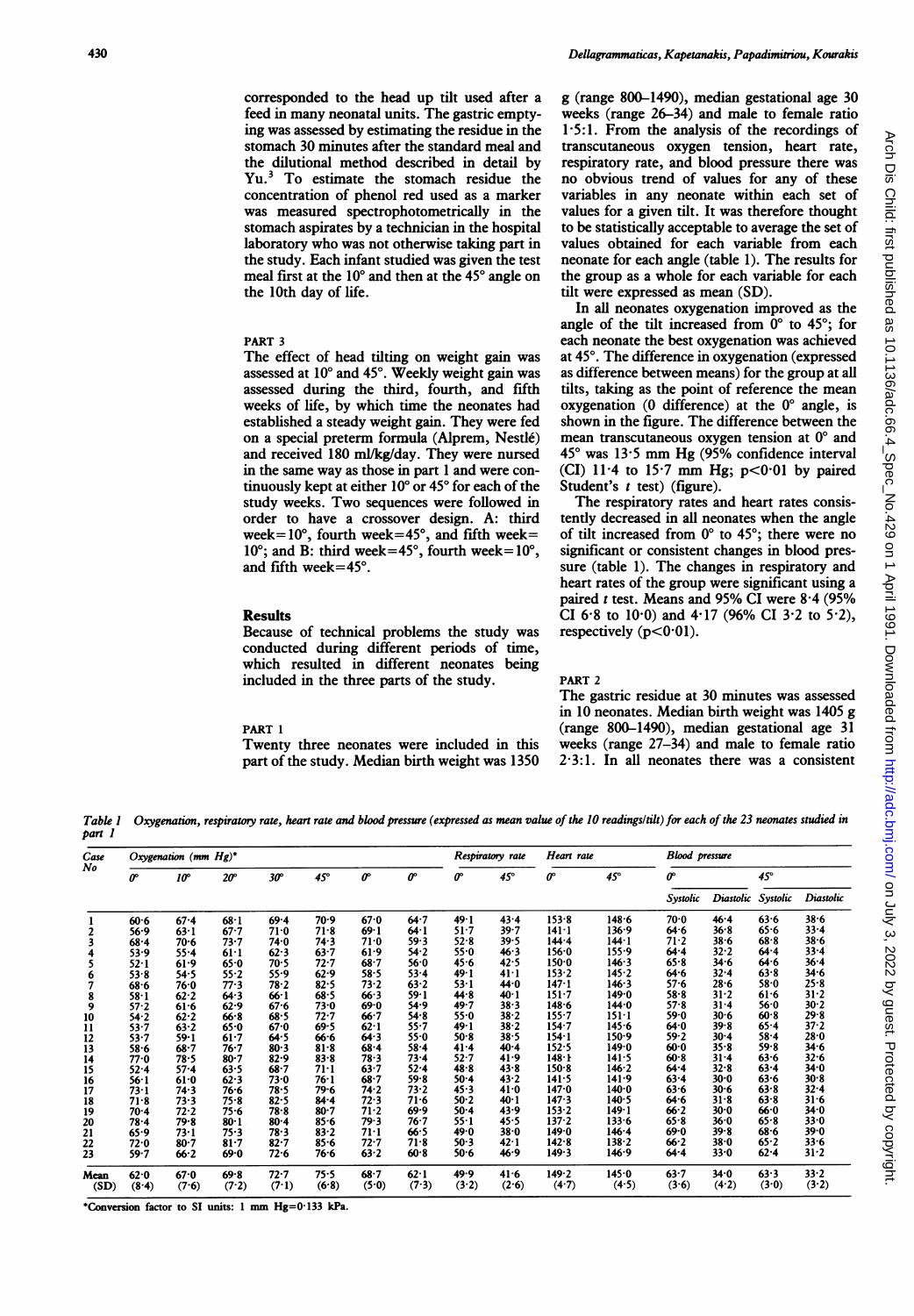

Differences in oxygenation expressed as differences among means for the group of 23 neonates at various tilts. The point<br>of reference is the mean oxygenation (0 difference) at the 0°<br>angle. The differences between 0 and  $10^{\circ} = 4 \cdot 6^{\circ}$ (95% CI 6'1 to 9'5);<br>to 6'1); between 0 units:  $l$  mm  $Hg=0.133$  kPa.)

Table 2 Percentage gastric residue at 30 minutes at 10° and 45' angles in the 10 neonates studied in part 2

| Case<br>No | Gastric residue |          | Difference between<br>$10^{\circ}$ and $45^{\circ}$<br>of original meal |  |  |  |  |
|------------|-----------------|----------|-------------------------------------------------------------------------|--|--|--|--|
|            | 10°             | 45°      |                                                                         |  |  |  |  |
|            | 49.5            | 47.6     | 1.9                                                                     |  |  |  |  |
|            | 59.7            | 43.0     | 16-7                                                                    |  |  |  |  |
| 2<br>3     | $35 - 2$        | 29.0     | 6.2                                                                     |  |  |  |  |
| 4          | 43.2            | $40-8$   | $2 - 4$                                                                 |  |  |  |  |
| Ś          | $50-7$          | 43.0     | $7 - 7$                                                                 |  |  |  |  |
| 6          | $38 - 0$        | 34.8     | 3.2                                                                     |  |  |  |  |
| 7          | 50.3            | $38 - 5$ | $11-8$                                                                  |  |  |  |  |
| 8<br>9     | $28 - 1$        | $21-8$   | 6.3                                                                     |  |  |  |  |
|            | 40.9            | 39.5     | 1.4                                                                     |  |  |  |  |
| 10         | 38∙0            | $35 - 0$ | 3∙0                                                                     |  |  |  |  |

Table 3 Weekly weight gain during third, fourth, and fifth weeks at  $10^{\circ}$  and  $45^{\circ}$ , and differences observed

| Week                                                                 | Case No and weight gain $(g)$ |               |                 |               |                 |               |                 |               |               |                 |               |              |
|----------------------------------------------------------------------|-------------------------------|---------------|-----------------|---------------|-----------------|---------------|-----------------|---------------|---------------|-----------------|---------------|--------------|
|                                                                      |                               |               |                 |               | 3               |               |                 |               |               |                 | 6             |              |
|                                                                      | 10°                           | $45^\circ$    | 10°             | $45^\circ$    | 10°             | $45^\circ$    | 10°             | $45^\circ$    | 10°           | $45^\circ$      | 10°           | $45^{\circ}$ |
| Third<br>Fourth<br>Fifth                                             | 150<br>0<br>150               | 0<br>180<br>0 | 100<br>0<br>150 | 0<br>200<br>0 | 140<br>0<br>130 | 0<br>240<br>0 | 160<br>0<br>230 | 0<br>280<br>0 | 0<br>220<br>0 | 230<br>0<br>240 | 0<br>180<br>0 | 210<br>190   |
| Differences:<br>$10^{\circ} - 45^{\circ}$<br>$45^{\circ}-10^{\circ}$ |                               | $-30$<br>30   |                 | $-100$<br>50  |                 | $-100$<br>110 |                 | $-120$<br>50  |               | 10<br>$-20$     |               | 30<br>$-10$  |

decrease in gastric residue at 30 minutes (expressed as a percentage of the initial test meal) when the angle of tilt increased (table 2).

Using a paired Student's  $t$  test the mean of the differences was 6-1 with 95% CI of 2-5 to 9-6  $(p<0.01)$ .

#### PART <sup>3</sup>

The weekly weight gain at  $10^{\circ}$  and  $45^{\circ}$  was assessed in six neonates only. Median birth weight was 1195 g (range 800-1300), median gestational age 29 weeks (range 26-32), and male to female ratio 1:1. The relatively small number of neonates studied was dictated by the

reluctance of parents to agree for their babies to be tilted to a high angle for prolonged periods of time.

Table 3 shows the weekly weight gain at  $10^{\circ}$ and 45°. In each neonate in either sequence the biggest weight gain was observed at 45°. The difference in weight gain between 10° and 45° ranged from 10 g (case 5) to 120 g (case 4). No side effects were seen and, in particular, no oedema was observed. However a mild nappy rash was seen in four of the neonates at  $45^\circ$ , probably as a result of pressure and irritation of the nappy area.

# **Discussion**

The optimal nursing position for very low birthweight infants has still to be decided. In previous studies the focus was mainly on the effects of postural changes around the horizontal axis of the body. It was shown that the prone position offered certain advantages over the supine mainly in two areas-respiratory performance and gastric emptying. In the prone position ventilation and lung mechanics improved<sup>2</sup> as well as oxygenation<sup>10</sup> <sup>11</sup> without the respiratory rate being significantly affected by the change in posture. Yu showed that gastric emptying was quicker in the prone position than in the supine.<sup>3</sup>

The effects that may occur on physiological functions when the body is tilted from the horizontal towards the vertical plane have been little studied in neonates. In 1962 the shift of lung volume with tilting was measured in normal newborn infants<sup>4</sup> to evaluate the effect of gravity in achieving adequate artificial respiration (which had been shown to be possible in adults).<sup>12</sup> It was noted that the respiratory frequency tended to decrease when the infants were tilted head up though no actual data were provided. More recently the effect of postural change on tidal volume, inspiratory and expiratory duration, minute ventilation, and end tidal carbon dioxide tension was studied in term infants.<sup>13</sup> It was observed that both the inspiratory and expiratory times increased in the upright position. These findings are relevant to the decrease in respiratory rate at increased angles that we observed in the present study.

It was also found that tilting newborn infants towards the upright position generally resulted in increased end expiratory lung volume.<sup>13</sup> Recently the effect of tilting on oxygenation on both term and preterm infants was studied by raising them head up to  $30^\circ$  and  $20^\circ$ , respectively. Oxygenation improved with tilting, and this was more pronounced among preterm infants in whom transcutaneous oxygen measurements between  $0^{\circ}$  and  $20^{\circ}$  increased by a median value of 1 kPa  $(7.5 \text{ mm Hg})$  which is roughly equal to our difference of mean transcutaneous oxygen tensions between  $0^{\circ}$  and  $20^{\circ}$  $(7.8 \text{ mm Hg})$ . As shown in the figure oxygenation from  $0^{\circ}$  to  $45^{\circ}$  improved in a near linear fashion. A notable difference between that study<sup>6</sup> and our results is that in contrast to our findings Thoresen et al observed an upward or downward trend of the transcutaneous oxygen read